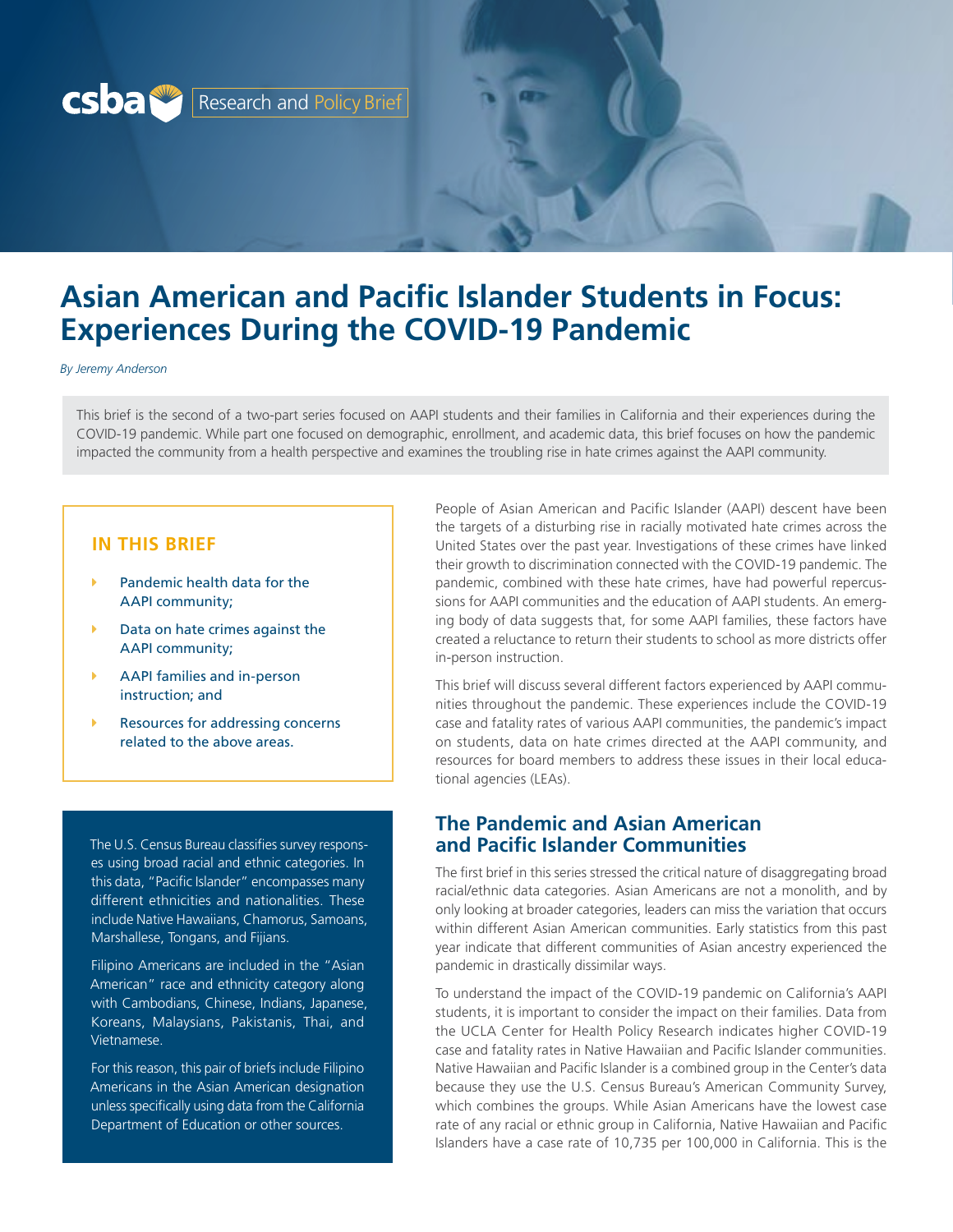<span id="page-1-0"></span>highest case rate of any racial or ethnic group in the state and is over twice that of white Californians. Native Hawaiian and Pacific Islanders also have the highest death rate from COVID-19 in the state at 219 per [1](#page-6-0)00,000.<sup>1</sup> Among other factors, health experts attribute these high rates to the disproportionate impact of chronic illnesses pre-pandemic, lower access to quality healthcare, and higher representation in front-line healthcare fields.<sup>2</sup>

Another Asian American community disproportionately impacted by the pandemic is the Filipino community. Nationally, Filipino Americans make up 4 percent of nurses but accounted for 32 percent of nursing-related COVID-19 deaths. In California, Filipino workers constitute 20 percent of the state's healthcare worker population;<sup>3</sup> however, 30 percent of COVID-19 healthcare worker deaths in California have been Filipino Americans. Filipino healthcare workers experienced a mortality toll of 6 percent as compared to 0.4 percent of white healthcare workers.[4](#page-6-0) Like the experiences of Pacific Islanders in California, Filipino Americans were impacted disproportionately by chronic illnesses pre-pandemic, such as diabetes, hypertension, and cardiovascular disease. Additionally, 38 percent of Filipino Americans live in multigenerational households, increasing the risk for household transmission of the virus. These factors contribute to the reluctance of some AAPI families to return students to in-person instruction.

#### **AAPI Unemployment During the Pandemic**

In the first six months of the pandemic, the AAPI community experienced disproportionate unemployment rates in California. While Asian Americans made up 16 percent of the workforce in California in early 2020, they made up 19 percent of initial unemployment insurance claims nearly three months after the pandemic hit. Before the pandemic began, Asian American's unemployment rates were roughly comparable with white Americans at around 3 percent. However, by May 2020, Asian American unemployment rose to 15 percent, which outpaced the 12 percent unemployment rate for white Americans.<sup>5</sup> Eighty-three percent of Asian Americans with high school degrees or less filed unemployment claims last summer. Even as these high unemployment rates have begun to return to pre-pandemic levels, 48 percent of Asian Americans are still dealing with long-term unemployment, which is the highest rate of any demographic group.<sup>[6](#page-6-0)</sup>

# **FIGURE 1: COVID-19 cases per 100,000 residents by ethnicity in California** 12,000 \_\_\_\_\_\_\_\_\_\_\_\_\_\_\_\_\_\_\_\_\_\_\_\_\_\_\_\_\_\_\_\_\_\_\_\_\_\_\_\_\_\_\_\_\_\_\_\_\_\_\_\_\_\_\_\_\_\_\_\_\_\_\_\_ 10,000 \_\_\_\_\_\_\_\_\_\_\_\_\_\_\_\_\_\_\_\_\_\_\_\_\_\_\_\_\_\_\_\_\_\_\_\_\_\_\_\_\_\_\_\_\_\_\_\_\_\_\_\_\_\_\_\_\_\_\_\_\_\_\_\_ 8,000 \_\_\_\_\_\_\_\_\_\_\_\_\_\_\_\_\_\_\_\_\_\_\_\_\_\_\_\_\_\_\_\_\_\_\_\_\_\_\_\_\_\_\_\_\_\_\_\_\_\_\_\_\_\_\_\_\_\_\_\_\_\_\_\_ 6,000 \_\_\_\_\_\_\_\_\_\_\_\_\_\_\_\_\_\_\_\_\_\_\_\_\_\_\_\_\_\_\_\_\_\_\_\_\_\_\_\_\_\_\_\_\_\_\_\_\_\_\_\_\_\_\_\_\_\_\_\_\_\_\_\_ 4,000 \_\_\_\_\_\_\_\_\_\_\_\_\_\_\_\_\_\_\_\_\_\_\_\_\_\_\_\_\_\_\_\_\_\_\_\_\_\_\_\_\_\_\_\_\_\_\_\_\_\_\_\_\_\_\_\_\_\_\_\_\_\_\_\_ 2,000 \_\_\_\_\_\_\_\_\_\_\_\_\_\_\_\_\_\_\_\_\_\_\_\_\_\_\_\_\_\_\_\_\_\_\_\_\_\_\_\_\_\_\_\_\_\_\_\_\_\_\_\_\_\_\_\_\_\_\_\_\_\_\_\_

Native Hawaiian/Pacific Islander **O** Hispanic/Latino **C** American Indian/Alaska Native

 $\rightarrow$  March 2021

 $0$  and the contract of the contract of  $\mathcal{O}(n)$  and  $\mathcal{O}(n)$  and  $\mathcal{O}(n)$  and  $\mathcal{O}(n)$  and  $\mathcal{O}(n)$ 

2016–17 2017–18 2018–19 2019 –20

● Black ● White ● Asian American

Anril 2020



Note: Cases and Death per 100,000 by ethnicity data obtained from the UCLA Center for Health Policy Research NHPI COVID-19 Dashboard.<https://bit.ly/3v9beFG>.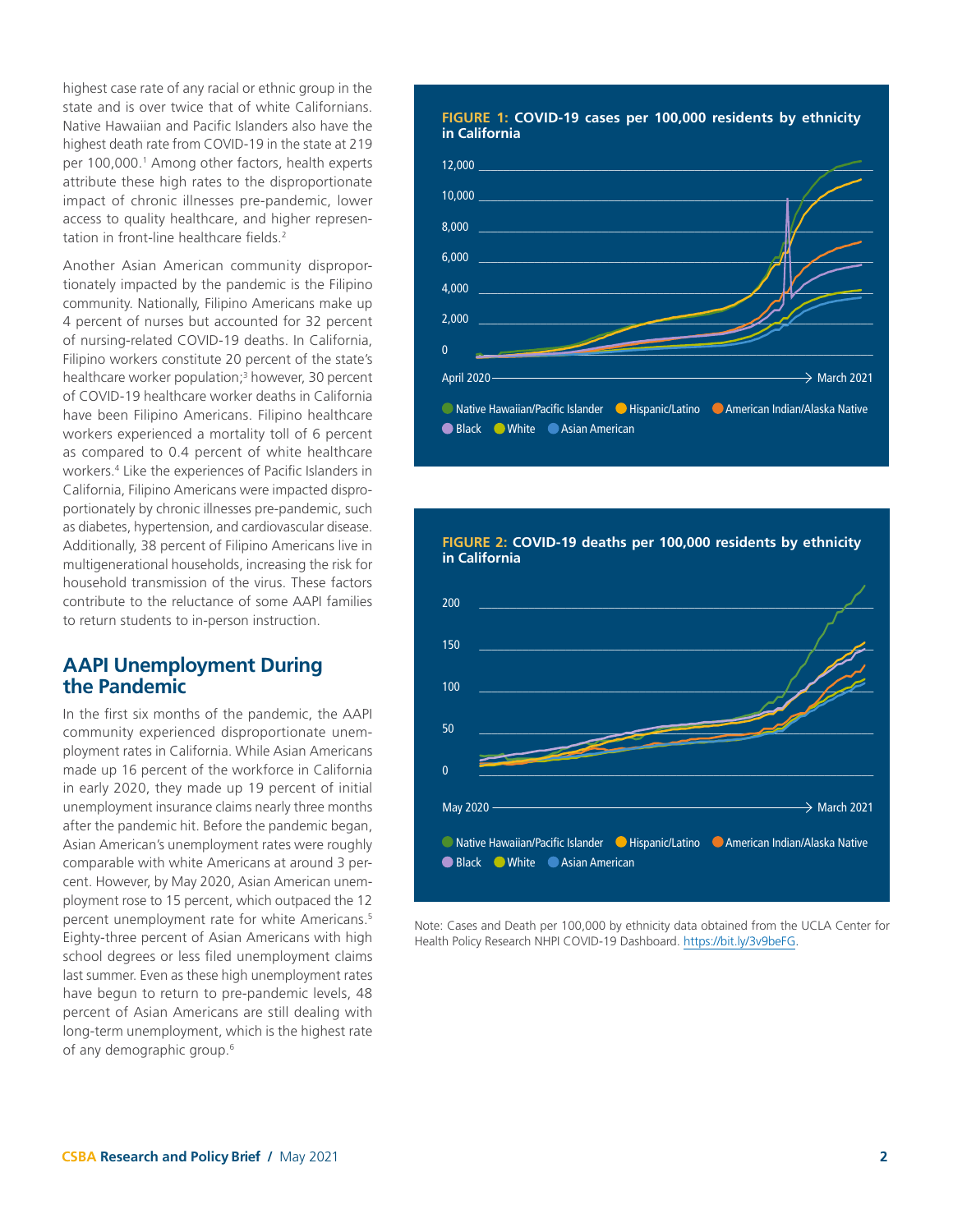## <span id="page-2-0"></span>**Access to Broadband and Technology**

Internet and device access are both major educational issues in California that pre-date the pandemic. However, the pandemic further strained the digital divide when students moved to online learning environments. According to a report from the Public Policy Institute of California, Asian American students were the most likely demographic group to have consistent access to reliable internet and personally owned devices statewide during the pandemic. Asian Americans were also the most likely to have live, prolonged contact with a teacher. However, when disaggregated by income levels, Asian American students in low-income households may have had less hands-on help at home than their classmates.<sup>7</sup>

As students and their families weigh the prospect of returning to in-person instruction, they are doing so within communities that have experienced significant loss throughout the ongoing pandemic. School board members should consider these differences in experience when deciding on appropriate supports for students through resources and learning recovery options. Additionally, these impacts have implications for the communication strategies that might make families feel more comfortable allowing their students to return to in-person instruction.

### **Hate Crimes Against the AAPI Community**

Health concerns are not the only factor influencing how AAPI families feel about their children returning to in-person instruction. Hate crimes against Asian Americans, fueled by discrimination surrounding COVID-19, have dramatically escalated since 2020 and have included instances of verbal and physical assault.<sup>8</sup> Anti-AAPI hate crimes have increased 145 percent in 16 of the United States' largest cities during 2020. The rise in hate crimes directed at Asian-Americans occurs amidst a 6 percent overall drop in total hate crimes across all demographic groups. The three cities with the greatest number of reported incidents between 2019 and 2020 were New York City, NY; Los Angeles, CA; and Boston, MA.<sup>[9](#page-6-0)</sup> Stop AAPI Hate, a coalition aimed at addressing anti-Asian discrimination during the COVID-19 pandemic, has received nearly 6,603 firsthand reports of anti-AAPI hate over the past year. The number of reports has significantly increased over the past three months, with 36 percent (2,410) of the total number of reports occurring in 2021 alone.

California accounted for 40 percent of self-reported hate crimes to Stop AAPI Hate between March 2020 and March 2021.<sup>10</sup> In Los Angeles County alone, 245 self-reported incidences of hate crimes were directed at the AAPI community through October of last year.<sup>11</sup> When looking at Anti-AAPI hate crimes reported to the police, the numbers are lower, but the percentage increases are striking in three of California's largest cities. From 2019 to 2020, AAPI hate crimes reported to the police increased 114 percent in Los Angeles, 150 percent in San Jose, and 50 percent in San Francisco in the same timeframe.[12](#page-6-0)

Stop AAPI Hate also produced a report that specifically looked at discrimination experienced by AAPI youth (ages 12-20) in the United States. The survey examines 341 self-reported instances of discrimination. Bullying or verbal harassment accounted for 81.5 percent of the incidents, 24 percent reported shunning or social isolation, and 8 percent reported physical assaults. AAPI high school students were the most likely student group to experience discrimination. Female youth were two and a half times more likely to report hate incidents than male youth, consistent with the disproportionate amount of incidents against AAPI women overall.<sup>[13](#page-6-0)</sup>

Even though both self-reported hate crime data and hate crimes reported to police increased for Asian Americans throughout 2020, that data is still likely underreported for several reasons. In a March 2021 report, Stop AAPI Hate found that Asian American respondents were the least likely to indicate that they were "very comfortable" reporting a hate-related incident. Researchers from the group theorize that this reluctance could be related to language barriers, a general distrust of law enforcement in immigrant communities, and other cultural factors[.14](#page-6-0) Additionally, data from the Federal Bureau of Investigation (FBI) is collected inconsistently and can be hindered by unreliable local reporting. In 2019, for example, 3,000 of the nation's 18,000 police agencies did not submit any hate crime data to the FBI.<sup>15</sup> Finally, the current data may be lower than what is reported by the media and groups that aggregate this data because hate crimes data are released in November of the following year. That means there is a lag between when a hate crime occurs, when it is reported to authorities, when the authorities release their data to the FBI, and then when the FBI releases the data.

#### **A Reluctance to Return to In-Person Instruction**

The impact of the pandemic on AAPI communities combined with a rise in hate and discrimination has had a direct effect on the willingness of families and their students to return to in-person instruction. Large proportions of Asian American families across the United States and California are choosing to keep their students in distance learning, even as more districts return to in-person instruction. As of February 2021, the Institute of Education Sciences estimates that only 15 percent of fourth-grade Asian American students were receiving in-person learning, the lowest percentage of any demographic group in the United States. This is as compared to over 50 percent of white students, 32 percent of Hispanic students, and 28 percent of African American students. Native Hawaiian/Pacific Islander students participate in in-person instruction at a slightly higher rate of 26 percent.<sup>16</sup>

While the state does not track in-person participation by race/ ethnicity, early data suggests that California appears to follow the national trend of AAPI families hesitant to send their students back to in-person instruction. Many school districts across the state have surveyed students' families to gauge interest in different types of instruction, such as in-person, digital-only, or a hybrid schedule. In the Sacramento City Unified School District, 53 percent of all respondents chose in-person learning instead of distance learning. However, only about a third of Asian American households indicated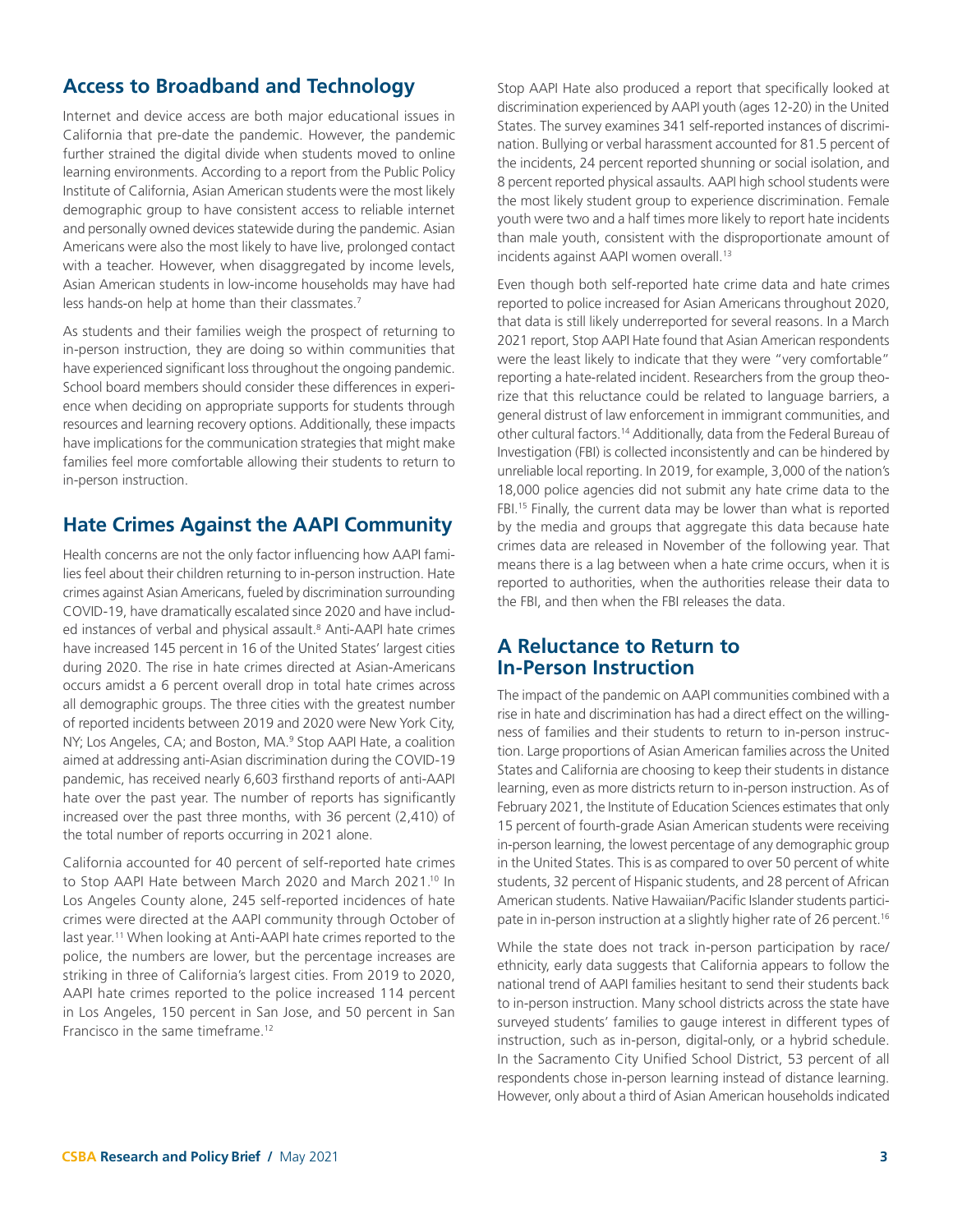Little Manila, Filipino Laborers, and the United Farm Workers Hmong Americans — Community, Struggle, Voice

**EXEC** Chinese Railroad Workers

Studies with sample lessons that encompass:

Indian Americans — Creating Community and Establishing an Identity in California

**EXECT:** Asian Americans and Pacific Islanders and the Model Minority Myth **EXEC** Cambodian Americans — Deportation Breaking Families Apart

<span id="page-3-0"></span>that they planned to send their students back to school this year, which is the lowest of any racial/ethnic group. That rate is compared to 71 percent of white students, 55 percent of Black students, and 52 percent of Latino students[.17](#page-6-0) In the San Diego Unified School District, 73 percent of families who responded to the survey indicated they wanted schools to reopen for in-person instruction. However, Asian American families were the least likely to want to send their students to attend school in person, with 57 percent responding positively as compared to 83 percent of white families, 72 percent of Latino

The reasons that AAPI families' have expressed for this reluctance range from health-related concerns to concerns over bullying and targeted harassment. Many AAPI families have also chosen to keep their students away from in-person instruction because they live in multigenerational households, and they are concerned about the household transmission of COVID-[19](#page-6-0) among older generations.<sup>19</sup> Other reasons Asian American families have expressed include internal family stresses and a general distrust of promised safety measures.<sup>[20](#page-6-0)</sup>

**How School Districts Can Support AAPI** 

Given the challenges experienced by AAPI students and their families, LEAs and research organizations have begun to put together resources for school districts and county offices of education to support those students. This section will discuss some resources for

In response to the increase in hate-motivated incidents, many advocates have suggested that California should provide a curriculum with a more robust exploration of the history of AAPI groups in America and the state itself. This coincides with the development of resources that can support schools in this effort. In March, the California State Board of Education adopted a [model ethnic studies curriculum](https://www.cde.ca.gov/ci/cr/cf/esmc.asp). This optional model curriculum can be a valuable tool to teach about the history of Asian Americans and illustrate the legacy of discrimination that Asian Americans have experienced in the United States, something often not highlighted in current curricula. The model curriculum includes a unit on Asian American and Pacific Islander

**students and Larger Communities** 

this purpose that are hyperlinked for ease of access.

families, and 69 percent of Black families.<sup>[18](#page-6-0)</sup>

- The Japanese American Incarceration Experience through Poetry and Spoken Word
- Korean American Experiences and Interethnic Relations
- The Immigrant Experiences of Lao Americans
- **Historical Contemporary Experiences of Pacific Islanders in the** United States
- South Asian Americans in the United States
- $\blacktriangleright$  Vietnamese American Experiences The Journey of Refugees

Another resource that school board members can create for their districts is a resolution denouncing the rise in hate crimes and expressing support for their AAPI communities. Numerous LEAs and organizations have issued resolutions condemning the increase in xenophobia and discrimination against their AAPI communities. In March 2021, the California School Boards Association (CSBA) issued a statement calling out the violence, assault, and murders of Asian Americans that have harmed the community. In conjunction with the statement, CSBA provided a [sample resolution](https://www.csba.org/-/media/CSBA/Files/Advocacy/LegislativeAdvocacy/Condemning-violence-Against-API-031821.ashx?la=en&rev=6373c555124f41278be4dca40cdb50cc) that school districts can use to support their Asian American communities and condemn the harassment and violence towards people of Asian descent[.21](#page-6-0) The resolution acknowledges the rise in hate crimes and the historical discrimination the AAPI community has faced in the United States. For reference, several samples are included in the Resources section of this brief. In addition to the sample resolution, the association has also provided a list of CSBA's sample policies that address bullying and hate.

Beyond resolutions, school districts and county offices of education have mobilized resources to help educators and school leaders confront anti-Asian sentiment. Members may also consider encouraging their LEAs to create resources for educators and district leaders. The Los Angeles County Office of Education provided resources for educators to help them address anti-Asian racism, including guides for reporting incidents for victims or bystanders, guides to help support conversations about race, and lesson plans that confront racism and teach understanding.<sup>22</sup> Similarly, Belmont-Redwood Shores Elementary School District put together a set of resources for its community that included a link to the [Learning for Justice](https://www.learningforjustice.org/) website, which provides resources to help parents talk to their students about racism. It also had tools for teachers to create lessons [on anti-racism](https://smithsonianapa.org/learn/learn-archives/2020-04/) and [xenophobia for kids](https://www.nationalgeographic.com/family/article/talking-to-kids-about-xenophobia-coronavirus), documentaries on [the history of discrimina](https://www.pbs.org/weta/asian-americans/)[tion against Asian Americans,](https://www.pbs.org/weta/asian-americans/) and the [Rochester Racial Justice Toolkit](https://thetoolkit.wixsite.com/toolkit/for-youth-children-1)  to help talk to youth about social justice issues. Other LEAs, such as the San Diego County Office of Education and Vista Unified School District, have put together workshops and web series to address multiple dimensions of this crisis, including closing educational equity gaps and using social-emotional learning to address anti-racism.

Engaging AAPI student voice and creating student communities of trust among all students in a district are essential in the fight against discrimination. The incidents of racial trauma experienced by many students over the past year have presented school districts with a renewed opportunity to engage students in anti-racist learning and community building. By getting student input, district leaders can better understand the needs of students and their perspectives on health and emotional safety. For instance, in March, Oakland Unified School District hosted a [three-workshop series on "youth](https://www.ousd.org/Page/20791)  [solidarity dialog"](https://www.ousd.org/Page/20791) for high school students of AAPI, Black, Middle Eastern, and North African descent. For AAPI Heritage Month, student activists in Tustin Unified School District [created posters that](https://newsroom.ocde.us/foothill-students-create-posters-to-celebrate-asian-american-and-pacific-islander-heritage-month/)  [depict important AAPI leaders and motivational quotes, which are](https://newsroom.ocde.us/foothill-students-create-posters-to-celebrate-asian-american-and-pacific-islander-heritage-month/)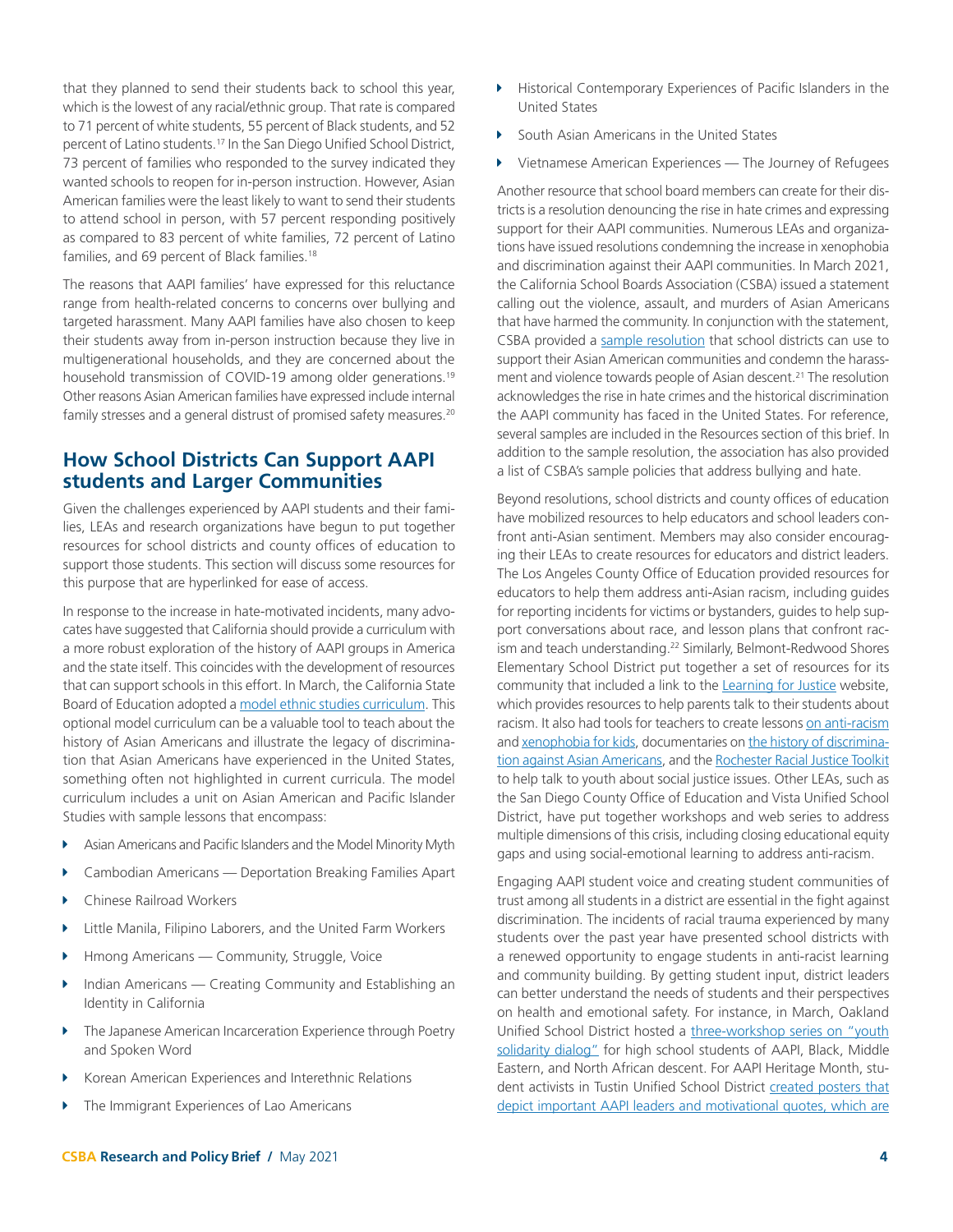<span id="page-4-0"></span>[displayed throughout the district.](https://newsroom.ocde.us/foothill-students-create-posters-to-celebrate-asian-american-and-pacific-islander-heritage-month/) Creating spaces for students to come together and express themselves and openly share their thoughts on the district's overall climate can generate a greater sense of trust between them, their fellow classmates, and school staff.

Researchers from Stop AAPI Hate have also compiled a list of recommendations and best practices for school districts to stop hate-related incidents and better support AAPI students. Research-based best practices and community input inform these recommendations. The recommendations are:

- Intervene and investigate promptly and equitably all allegations and any form of harassment;
- $\triangleright$  Provide anti-racism training for teachers and administrators specifically addressing the current rise in anti-Asian hate and stereotypes of AAPI students. Integrate that training with socialemotional learning;
- Educate staff and students about anti-bullying policies that encourage safe and accessible reporting systems and restorative justice approaches and consistently apply them at school sites;
- Implement ethnic studies and integrate AAPI history and representation throughout the curriculum so that students learn the historicized roots and impacts of racism, develop agency and empathy, and commit to racial solidarity and justice;
- Provide AAPI students with culturally sustaining and responsive wellness services and;
- **Empower AAPI students through affinity groups, student coali**tions, and collective action towards educational and racial equity.<sup>23</sup>

The complete youth report, which goes more in-depth into each of these recommendations, can be found in the Resources section.

In line with the youth report recommendations, Assembly Bill 2291 of 2019 required that LEAs adopt anti-bullying policies that should be used to encourage a safer school district environment and to confront [bullying and hate-motivated behavior](https://www.cde.ca.gov/ls/ss/se/bullyingprev.asp). In addition to these policies, CDE provides a substantive body of [bullying prevention train](https://www.cde.ca.gov/ls/ss/se/bullyres.asp)[ings and resources](https://www.cde.ca.gov/ls/ss/se/bullyres.asp) to help districts prevent, identify, and respond to bullying. These resources include [bullying prevention training courses,](https://www.stopbullying.gov/resources/training-center) [a guide for teachers to address cyberbullying, model anti-bullying](https://www.stopbullying.gov/resources/training-center) [plans from other states,](https://www.stopbullying.gov/resources/training-center) and links to other anti-bullying organizations that provide support and training to LEAs. Additionally, the [Health](https://www.cde.ca.gov/ci/he/cf/) [Education Framework,](https://www.cde.ca.gov/ci/he/cf/) adopted by the State Board of Education in 2019, addresses bullying throughout the K-12 curriculum, so board members can consult with district staff to understand how anti-bullying content is integrated into the curriculum.

Experiencing a hate crime, having a loved one experience a hate crime, or just having one's larger community targeted is traumatic for students. Hate crimes can have adverse effects on youth mental health. California school districts and county offices of education are receiving recovery funds from both the federal American Rescue Plan

and state's Assembly Bill 86 (the California Legislature's COVID-19 relief and school reopening aid package). According to the U.S. Department of Education, one way these funds may be used is to implement strategies to meet the social, emotional, mental health, and academic needs of students hit hardest by the pandemic.<sup>24</sup> AB 86's Expanded Learning Opportunities Grant encourages LEAs receiving funds to provide integrated student supports that address barriers to learning, including health, counseling, or mental health services[.25](#page-6-0) Both federal and state aid for socioemotional health could be critical for students of color, including AAPI students, if school districts use it to confront the mental and social stresses of both the pandemic and of this year's rise in hate crimes.

# **Conclusion**

Emerging data on the pandemic has shown that COVID-19 disproportionally impacted communities of color across the nation. Data indicating lower case rates for the broader Asian American community hide exceptionally high case and death rates in the Pacific Islander and Filipino communities. The pandemic's impacts combined with the recent traumatic rise in hate crimes which ties back to instances of historical discrimination in the United States has understandably made AAPI families hesitant about sending their students back to inperson instruction. School board members should keep in mind that AAPI students may be carrying the distress of not just the disparate impact of COVID-19 on their communities but also the looming specter of bullying and hate directed at them and their families.

#### **Questions for Board Members to Consider**

- **1)** What types of data does the district currently have on AAPI students and their experiences over the course of the pandemic? Is that data disaggregated by specific AAPI racial/ethnic groups to better identify student need?
- **2)** How can the district address the concerns of AAPI families when considering a return to in-person instruction? What communication strategies can help AAPI families feel comfortable sending their children back to on-campus instruction?
- **3)** What types of emotional, academic, or other supports do different segments of the district's AAPI community say would help them feel safe and learn effectively?
- **4)** How can the district use incoming federal and state aid funding to help support students' mental and physical health?
- **5)** What resources do teachers and staff need to address bullying and targeted harassment in the district effectively?

**Jeremy Anderson, Ph.D.,** is an education policy analyst for the California School Boards Association.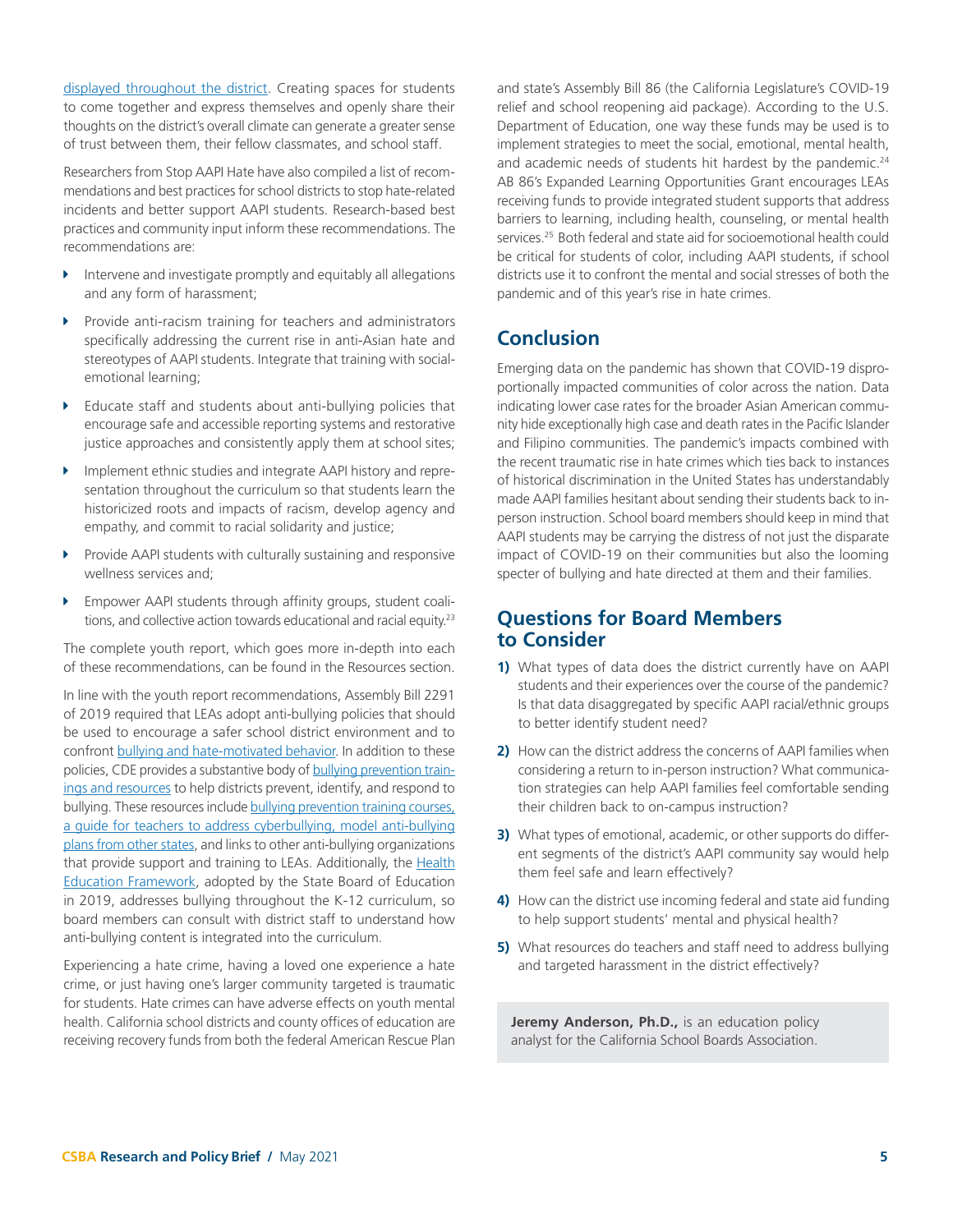#### **Resources**

**CSBA offers applicable sample policies for subscribers of GAMUT Policy** at <https://simbli.eboardsolutions.com/Index.aspx?S=36030855>. Some sample policies that might be useful for addressing the needs of AAPI students include:

- $\blacktriangleright$  5131.2 Bullying
- Î 5131.4 Student Disturbances
- Î 5137 Positive School Climate
- Î 5145.3 Nondiscrimination/Harassment
- Î 5145.9 Hate-Motivated Behavior (*updated policy to be released in mid-June 2021*)

**[Sample resolution from the Asian Pacific Islander School Board Members](https://apisbma.org/sample-resolution)  [Association \(APISMBA\)](https://apisbma.org/sample-resolution)** — This resolution provides space for districts to enter their local data on hate-related incidents and denounces contemporary and historical occurrences of discrimination against the Asian American community.

**Many school districts have developed resolutions against AAPI hate.** The following links contain sample resolutions from three California school districts:

- **[Davis Joint Unified School District](https://drive.google.com/file/d/1QylyecdI-8O0HvH9O9YD8wZSYweQFXqe/view)**
- [Palo Alto Unified School District](https://go.boarddocs.com/ca/pausd/Board.nsf/files/BNUQQM694EE0/$file/REVISED-ResolutionNo.2019-20.12DenouncingXenophoniaResolution.pdf)
- [Glendale Unified School District](https://www.gusd.net/cms/lib/CA01000648/Centricity/Domain/6/Reso 10-Affirming Commitment to the Safety of AAPI.pdf)

**[Stop AAPI Hate Youth Report](http://www.asianpacificpolicyandplanningcouncil.org/wp-content/uploads/Stop-AAPI-Hate-Youth-Report-9.14.20.pdf)** — This report focuses on the experiences of discrimination of AAPI youth. It contains a list of research-informed recommendations to help combat rising incident rates.

**[California Ethnic Studies Model Curriculum](https://www.cde.ca.gov/ci/cr/cf/esmc.asp)** — Adopted by the State Board of Education in March 2021, the model curriculum includes a wealth of sample lessons, instructional resources, and UC-approved course outlines addressing a wide range of topics about Asian Americans and Pacific Islanders.

**[CSBA School Boards in Action: Equity Takes Center Stage](http://blog.csba.org/covid-equity/)** — This blog post highlights the work of several LEAs and includes resolutions, examples of equity workshops, and toolkits. These resources are designed to combat anti-Asian discrimination and promote anti-racism in districts.

**[Confronting COVID-19 Related Harassment in Schools — A Resource for](https://www2.ed.gov/about/offices/list/ocr/docs/ocr-factsheet-aapi-202105.pdf?utm_content=&utm_medium=email&utm_name=&utm_source=govdelivery&utm_term=)  [Families](https://www2.ed.gov/about/offices/list/ocr/docs/ocr-factsheet-aapi-202105.pdf?utm_content=&utm_medium=email&utm_name=&utm_source=govdelivery&utm_term=)** — The U.S. Department of Justice and the U.S. Department of Education jointly released a fact sheet that addresses ongoing harassment and discrimination stemming from the pandemic. The fact sheet contains examples of the kind of incidents that the Office of Civil Rights can investigate and what families should do if their student experiences discrimination.